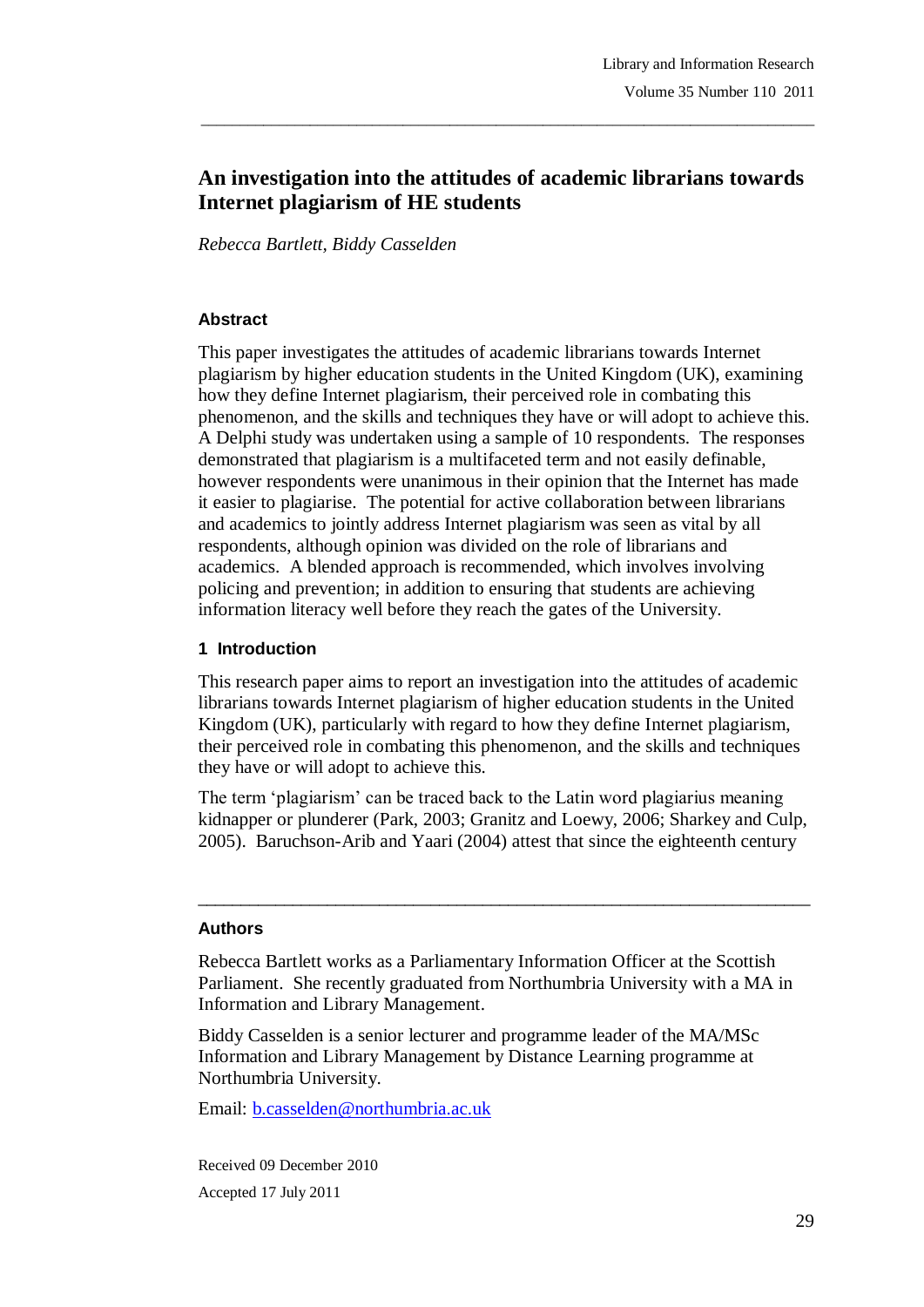the word has generally been associated with language and literary theft, consequently in a literary sense plagiarists "borrow, steal or take material belonging ostensibly to someone else" (Marsh, 2007,31). The longevity of plagiarism is recognised by Lampert (2008,49) who is keen to point out that librarian involvement in plagiarism is not new, stating "reference librarians have probably helped track down plagiarised texts (...) for centuries."

\_\_\_\_\_\_\_\_\_\_\_\_\_\_\_\_\_\_\_\_\_\_\_\_\_\_\_\_\_\_\_\_\_\_\_\_\_\_\_\_\_\_\_\_\_\_\_\_\_\_\_\_\_\_\_\_\_\_\_\_\_\_\_\_\_\_\_\_\_\_\_\_\_\_\_\_\_\_\_

The rapid growth of the Internet with its wealth, immediacy and universality of information has spawned a new form of plagiarism which has been labelled "cyberplagiarism" (Singh, 2005, 918), "cybercheating" (Stebelman, 1998, 48), "cut and paste plagiarism" (Granitz and Loewy, 2006, 297) and "e-plagiarism" (Sharkey and Culp, 2005), resulting in what Junion-Metz (2000) calls the eplagiarism plague. Research indicates the level of students admitting to committing Internet plagiarism varies, ranging from 15% (Burke, 2004), 40% (Wood, 2004) 50% (Szabo and Underwood, 2004) to as much as 80% (Auer and Krupar, 2001; Gorman, 2006).

There is mixed debate as to the severity of this phenomenon, and if indeed it is a problem. Some authors are sceptical about the assertion that the Internet has increased plagiarism, for example, Scanlon and Neumann (2002) argue that the growth of the Internet has not led to an exponential rise in student plagiarism, and that levels of Internet plagiarism reflected levels of traditional plagiarism. Similarly, Selwyn (2008) reported that students were almost equally as likely to commit plagiarism from printed resources as they were from electronic resources. However, these views represent a minority opinion in the literature, with an alternative viewpoint offered by authors including (Gorman, 2008; Auer and Krupar, 2001; Lampert, 2008 and Smith, 2003) who all suggest student plagiarism has increased as a direct consequence of the Internet.

While studies exist reflecting on Internet plagiarism from the perspective of a student (for example Ashworth *et al*., 1997) and teaching staff (for example, Burke, 2004) there is little concerning librarian attitudes and the role they have to play in becoming, "plagiarism busters" (Wood 2004, 237). Not only are librarians are in a "unique position" to confront the problem (Lampert 2008, 145), they also have an "ethical obligation" to help tackle this phenomenon (Auer and Krupar 2001, 427). It is for this reason that this study concentrates on the attitude of the librarian towards this phenomenon, and what they can do to alleviate the problem.

## **2 Methodology**

A Delphi study was undertaken in order to discover how academic librarians viewed student Internet plagiarism, how they viewed their role in terms of combating it, and opinions regarding expectations of their role expressed in the literature.

The Delphi method is sufficiently versatile to allow it to be applied to the exploration and resolution of issues in areas including health, education and the environment (Skulmoski *et al*. 2007). It has also been used in the field of librarianship (for example Westbrook (1997); Feret and Marcinek (2005).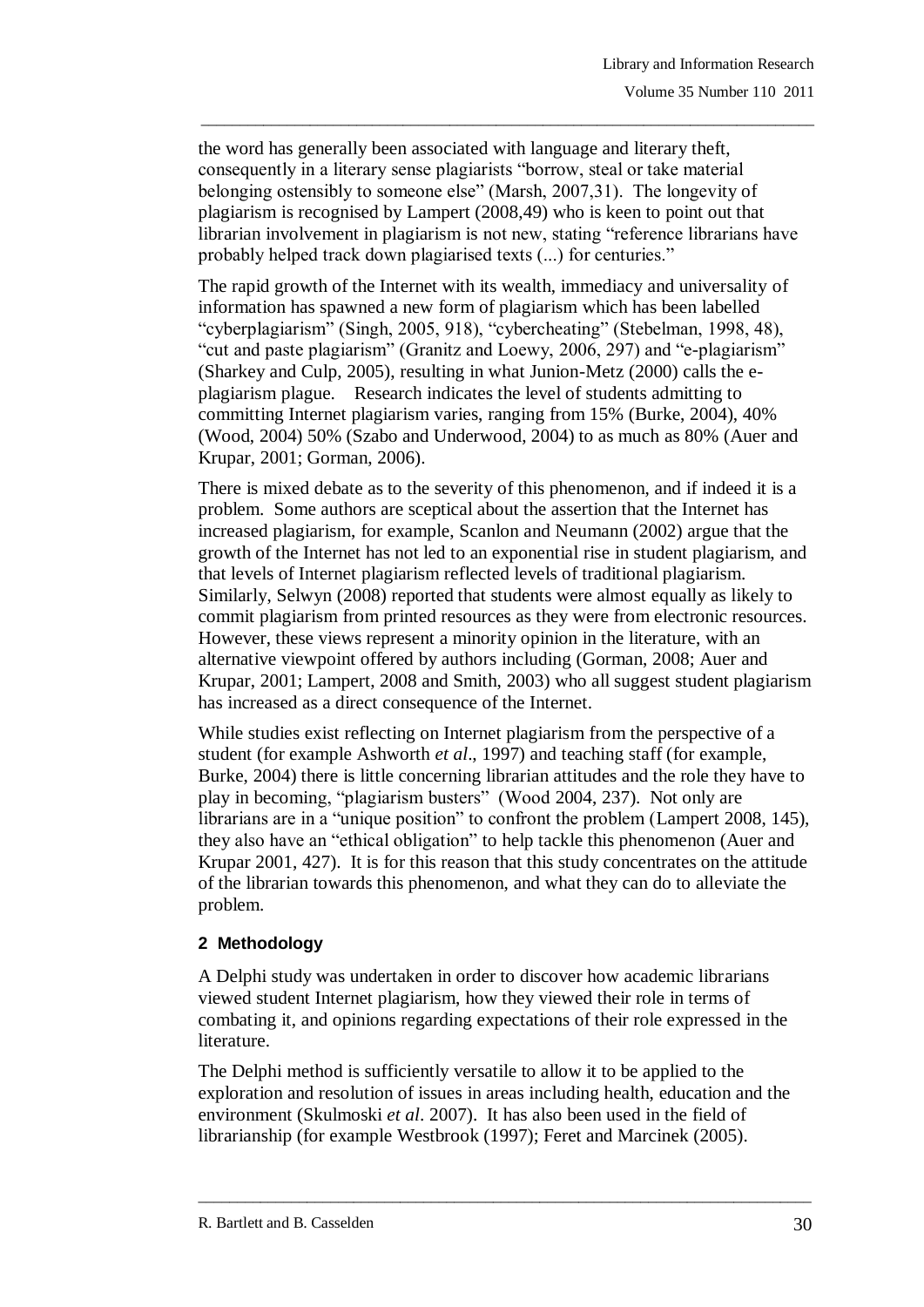Pickard (2007) outlines the stages a traditional Delphi study should follow. These stages served to underpin the implementation of the research project and enabled a logical and organised study. The stages followed, as suggested by Pickard (2007), can be defined as to

\_\_\_\_\_\_\_\_\_\_\_\_\_\_\_\_\_\_\_\_\_\_\_\_\_\_\_\_\_\_\_\_\_\_\_\_\_\_\_\_\_\_\_\_\_\_\_\_\_\_\_\_\_\_\_\_\_\_\_\_\_\_\_\_\_\_\_\_\_\_\_\_\_\_\_\_\_\_\_

- Determine the overall aim of the study
- Conduct a comprehensive review of literature relevant to the study
- Secure expert participants for the study
- Ensure participants are well informed of what will be expected of them as the study progresses
- Create a questionnaire for the first round of the Delphi study
- Pilot the questionnaire and amending as necessary
- First round provide an opportunity for participants to complete the piloted questionnaire
- Analyse the first round responses; presented anonymously to participants
- Second round provide an opportunity for respondents to review and reflect on the findings of the first round and provide further comment where necessary
- Repeat the process if necessary
- Present the findings of the study

An important consideration in any Delphi study is the selection of participants, particularly the selection of expert participants. Although it is sometimes difficult to clearly define what is meant by an expert, Ziglio (1996, 14) does however offer an insight into what constitutes an expert; and that an expert should possess, "knowledge and practical engagement with the issues under investigation." Therefore for the purposes of this research, expert participants comprised academic librarians who possessed knowledge and/or practical experience of teaching about plagiarism and the Internet.

A group of 10 participants, as recommended by Ziglio (1996), was selected which provided a study group of sufficient size to incorporate the necessary range of experience and expertise, balanced with the time available for the study. Although it could be argued that the views of 10 participants cannot fully represent a wider view, the careful selection of key experts providing meaningful responses, and the opportunity for informed group judgments (Adler and Ziglio 1996, 14) ensures that the results are of value to a wider audience.

The use of email as the only means of communication throughout the Delphi study enabled participants to come from a widely dispersed geographical area within the UK. Additional benefits of using email included its speed of reaching those on the Delphi panel and removal of stationery costs traditionally associated with sending letters (Geist, 2010).

The range of questions asked on the Delphi questionnaire was limited to 8 open questions, concerning: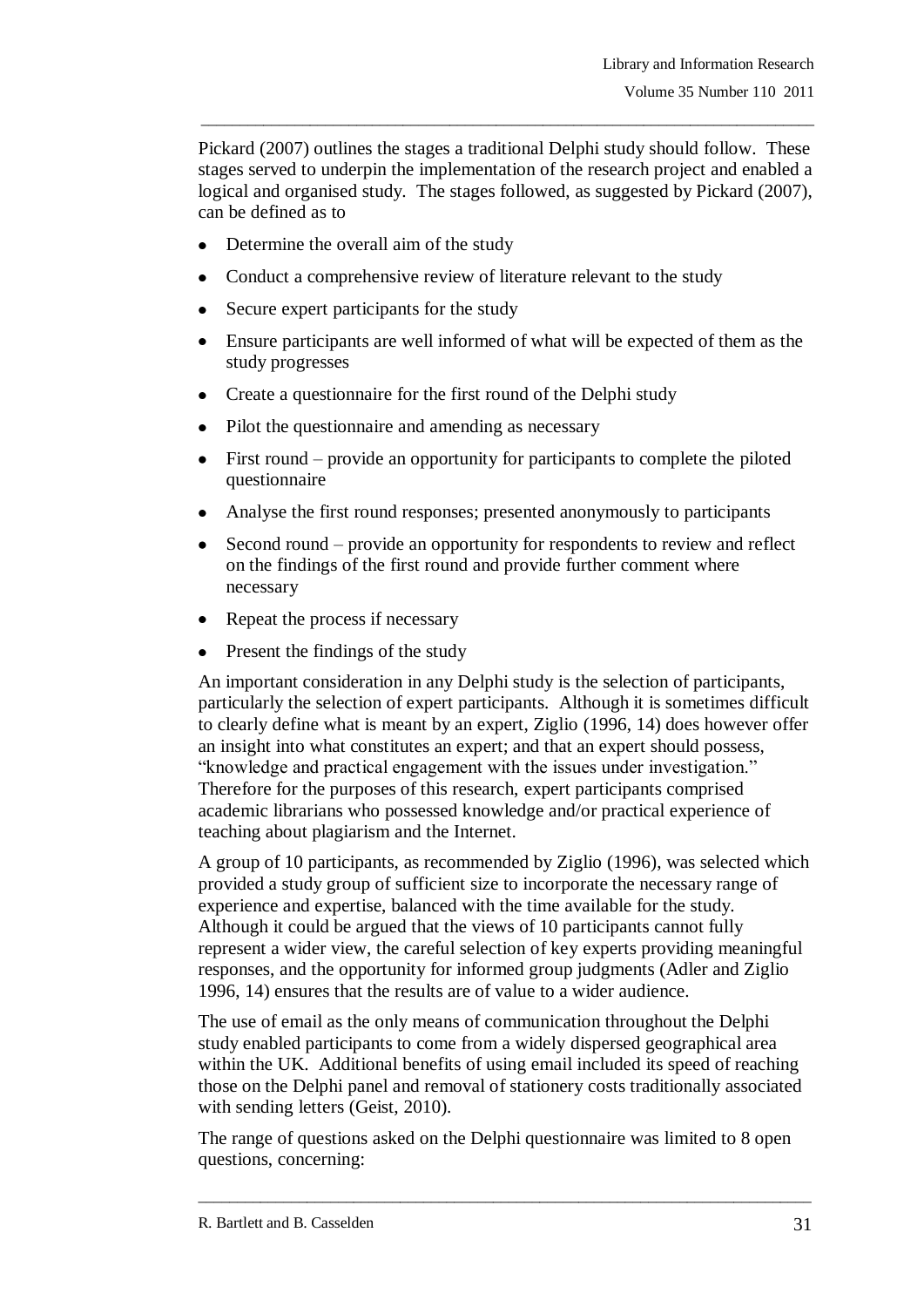- Definitions of plagiarism
- The role the Internet has played in student plagiarism
- Where responsibility lies in terms of combating student plagiarism
- The role of the librarian
- What skills librarians possess that help to confront internet plagiarism

\_\_\_\_\_\_\_\_\_\_\_\_\_\_\_\_\_\_\_\_\_\_\_\_\_\_\_\_\_\_\_\_\_\_\_\_\_\_\_\_\_\_\_\_\_\_\_\_\_\_\_\_\_\_\_\_\_\_\_\_\_\_\_\_\_\_\_\_\_\_\_\_\_\_\_\_\_\_\_

- The role of librarians in individual HE institutions with examples  $\bullet$
- Partnership working to tackle Internet Plagiarism  $\bullet$
- Use of technology to tackle Internet Plagiarsim

Use of open questions enhanced this qualitative data further, allowing the Delphi panellists greater freedom and opportunities to express their "feelings, ideas, experiences, opinions, views, attitudes and perspectives" (Davies, 2007, 152), in line with the overall aim and objectives of the study.

A pilot exercise to test the reliability and validity of the Delphi questionnaire was conducted as suggested by Davies (2007) and Pickard (2007, 127) who defines the piloting stage as "almost certainly the single most important step" in the Delphi process. This not only helped to ensure the use of good quality questions (Geist 2010, Skulmoski *et al*. 2007, Davies 2007 and Oppenheim 1992), but also ensured that wording was scrutinised to avoid misinterpretation, thereby leading to ambiguous answers (Davies 2007). The pilot provided useful feedback on the layout, sequence, structure and length of the questions which was incorporated into the final questionnaire.

As it is well documented that a Delphi study can be a lengthy time commitment (Hsu and Sandford, 2007; Cape, 2004, Rieger, 1986), and to avoid possible "Delphi fatigue" (Linstone 2002) of participants undertaking this on a voluntary basis, it was decided to limit the study to two rounds. Research conducted by Skulmoski *et al.* (2007) on the use of the Delphi method in graduate research reported the majority of Delphi studies consisted of three rounds. However, Cape (2004, 37) suggests a "well-designed two round survey can still produce good results." Although the likelihood of reaching a consensus after two rounds was more uncertain, it was decided that the information obtained would be invaluable to the study nonetheless.

A good response rate, according to Mullen (2003, 41), should be a minimum of 70% in a Delphi study. This was encouraged by giving participants a two week turnaround for responses, and sending reminders after week one, which helped to secure a100% response rate in both rounds of the Delphi study undertaken.

The benefits of using a Delphi study are numerous. They ensure anonymity of participants enabling expression of opinions which an individual may not feel confident in expressing publicly (Brown, 1968) and allow participants to revise their input from previous rounds without embarrassment (Rowe and Wright, 1999). They also negate the possibility of face to face confrontation which may occur in other methodologies, for example focus groups (Brown, 1968; Howze and Dalrymple, 2004; Westbrook, 1997; Rowe and Wright, 1999; Mullen, 2003).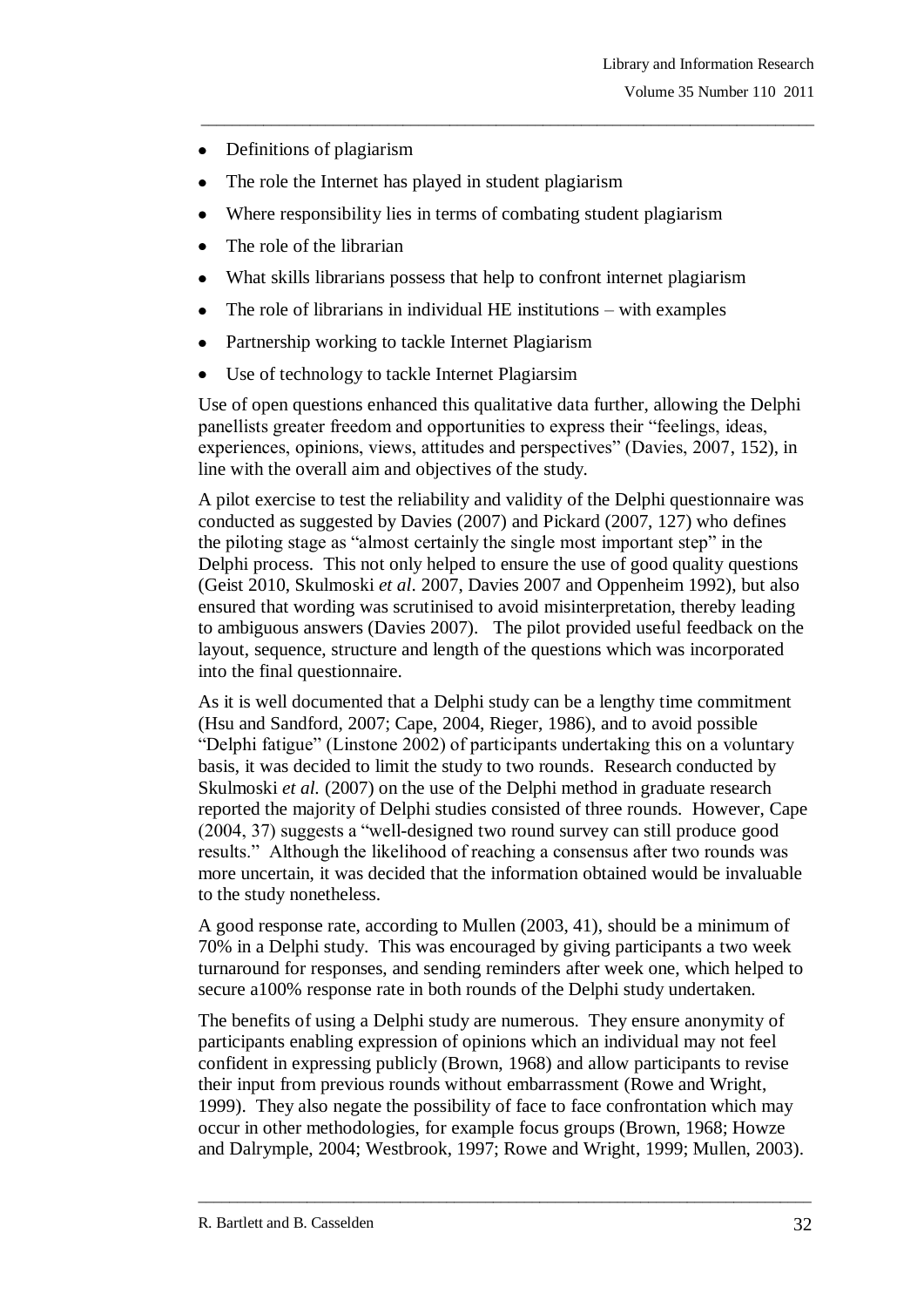Dominance of certain characters is reduced through independent completion of the study (Brown, 1968; Westbrook, 1997; Mullen, 2003). Kochtanek and Hein (1999, 247) recognise a Delphi study allows all participants "equal opportunity and equal weight in their input." This is particularly useful for this subject where there is potential for differing views on how librarians can contribute towards combating Internet plagiarism.

\_\_\_\_\_\_\_\_\_\_\_\_\_\_\_\_\_\_\_\_\_\_\_\_\_\_\_\_\_\_\_\_\_\_\_\_\_\_\_\_\_\_\_\_\_\_\_\_\_\_\_\_\_\_\_\_\_\_\_\_\_\_\_\_\_\_\_\_\_\_\_\_\_\_\_\_\_\_\_

A unique feature of the Delphi methodology is the provision of controlled feedback between rounds to respondents. Hsu and Sandford (2007, 2) outline the feedback process as consisting of a "well organised summary of the prior iteration [allowing] each participant an opportunity to generate additional insights and more thoroughly clarify the information developed by previous iteration." This period for reflection can be considered advantageous when comparing methods of qualitative research.

However, it would be foolish to assume any research methodology is without its limitations or criticisms. An early critic of the Delphi methodology was Sackman (1975) who vociferously attacked the methodology for failing to follow established scientific procedures however this was quickly refuted by Goldschmidt (1975). These limitations include the broad nature of questions (Kochtanek and Hein, 1999); the potential for researchers to over-analyse their findings (Westbrook, 1997); the lengthy time commitment required from participants (Pickard, 2007; Cape, 2004) the small sample size (Skulmoski *et al*., 2007) and the potential for responses to be influenced by personal agendas (Skulmoski *et al*., 2007).

However Geist (2010) is right to point out that such criticisms can be levelled at any poorly executed research methodology and are not unique to a Delphi study.

## **3 Analysis**

Analysis of the data from this study was required to be structured and systematic in order to enable full understanding and interpretation of the data. As qualitative analysis requires a "deep and focussed interaction with the raw data" (Pickard, 2007, 242), the data was analysed using coding and classification; identifying categories, themes and patterns which emerged from the data. Also, use of content analysis, whereby labels were attached to "segments of data that depict what each segment is about" (Charmaz 2006, 3) enabled greater understanding of the data obtained.

# **3.1 Definition of plagiarism**

All ten respondents agreed that plagiarism could be defined as taking other people"s work and passing it off as one"s own, original work. However when looking closer at what this means, respondent opinion was divided. The term "stealing knowledge" was used by one respondent in the first round, which caused disagreement amongst some of the respondents, who felt that the term "stealing" was too strong, and that the possibility that plagiarism could be unintentional rather than malicious had to be considered. The division of opinion between Delphi respondents reflects the divisions that exist within published literature as to whether "stealing" and "theft" are synonymous with plagiarism.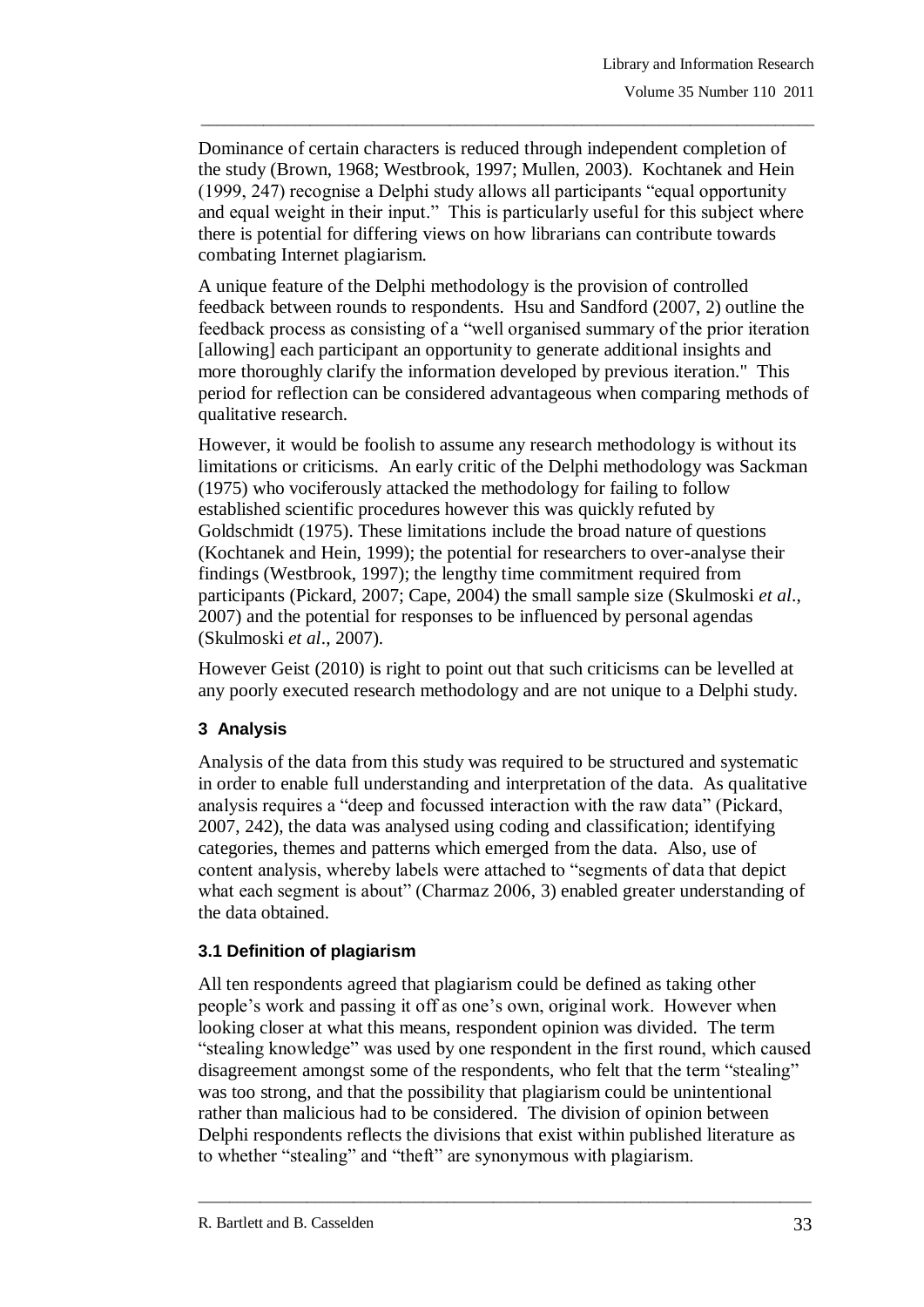For example, Granitz and Loewy (2006) conducted a study in which the majority of respondents (42%) associated plagiarism with deontological philosophy. These authors take the uncompromising position that "under deontology, plagiarism is morally wrong; perpetrators are stealing" (Granitz and Loewy, 2006, 297). In opposition authors such as Bombaro (2007) state that accusing a student caught plagiarising of theft, is harsh.

\_\_\_\_\_\_\_\_\_\_\_\_\_\_\_\_\_\_\_\_\_\_\_\_\_\_\_\_\_\_\_\_\_\_\_\_\_\_\_\_\_\_\_\_\_\_\_\_\_\_\_\_\_\_\_\_\_\_\_\_\_\_\_\_\_\_\_\_\_\_\_\_\_\_\_\_\_\_\_

Unintentional plagiarism was something that all respondents agreed could happen, due to a number of reasons including, "poor note taking, forgetting to include speech marks, incorrect referencing and an inability to correctly summarise or paraphrase", in addition, "poor handling of information " and "bad scholarship" were added to this list. The possibility that plagiarism may occur unintentionally is also emphasised in literature. Ashworth *et al*. (1997, 201) claim that there is "widespread ignorance concerning [plagiarism]" and that students are "unsure about precisely what [it is]."

A number of respondents supported the role of the librarian in alleviating accidental plagiarism through referencing education. Additional roles librarians could undertake to alleviate unintentional plagiarism included highlighting the consequences of plagiarism, advising and suggesting databases for students, and highlighting how to use information found on the Internet appropriately. The role of the librarian in advising and educating on plagiarism, and Internet plagiarism in particular, is a common theme expressed in the literature on this topic (Auer and Krupar, 2001; Wood, 2004; Lampert, 2004).

## **3.2 The role of the Internet**

The ease with which Internet plagiarism can be carried out was a key theme to emerge in the first round of the Delphi study with all ten participants making reference to it. There was general agreement concerning the fact that the Internet afforded students with opportunities to "cut and paste" or "copy and paste" text or chunks of text from websites directly into their own assignments.

In addition respondents commented on the fact that the prevalence of "buy your essay" sites and paper mills had resulted in an increase in Internet plagiarism. This echoes the view expressed by Mundava and Chaudhuri (2007, 171) who state that the "proliferation of paper mills on the Internet is another factor enticing students to plagiarise." This view is also supported by, among others, Burke (2004) and Park (2003).

Respondents agreed that time pressures on students played a part in increasing plagiarism, in that students increasingly may need to undertake paid work to support their education, thereby reducing the amount of time they can commit to studying, and potentially increasing their temptation to copy from the Internet or buy web-produced assignments. Boden and Stubbings (2006) and Smith and Ridgway (2008) also support this view.

Respondents also suggested that students may lack adequate training on sourcing and using material on the Internet, with the consequence that "many students believe everything they see on the Internet and will often take sources at face value." The uncertainty surrounding correct referencing of Internet resources is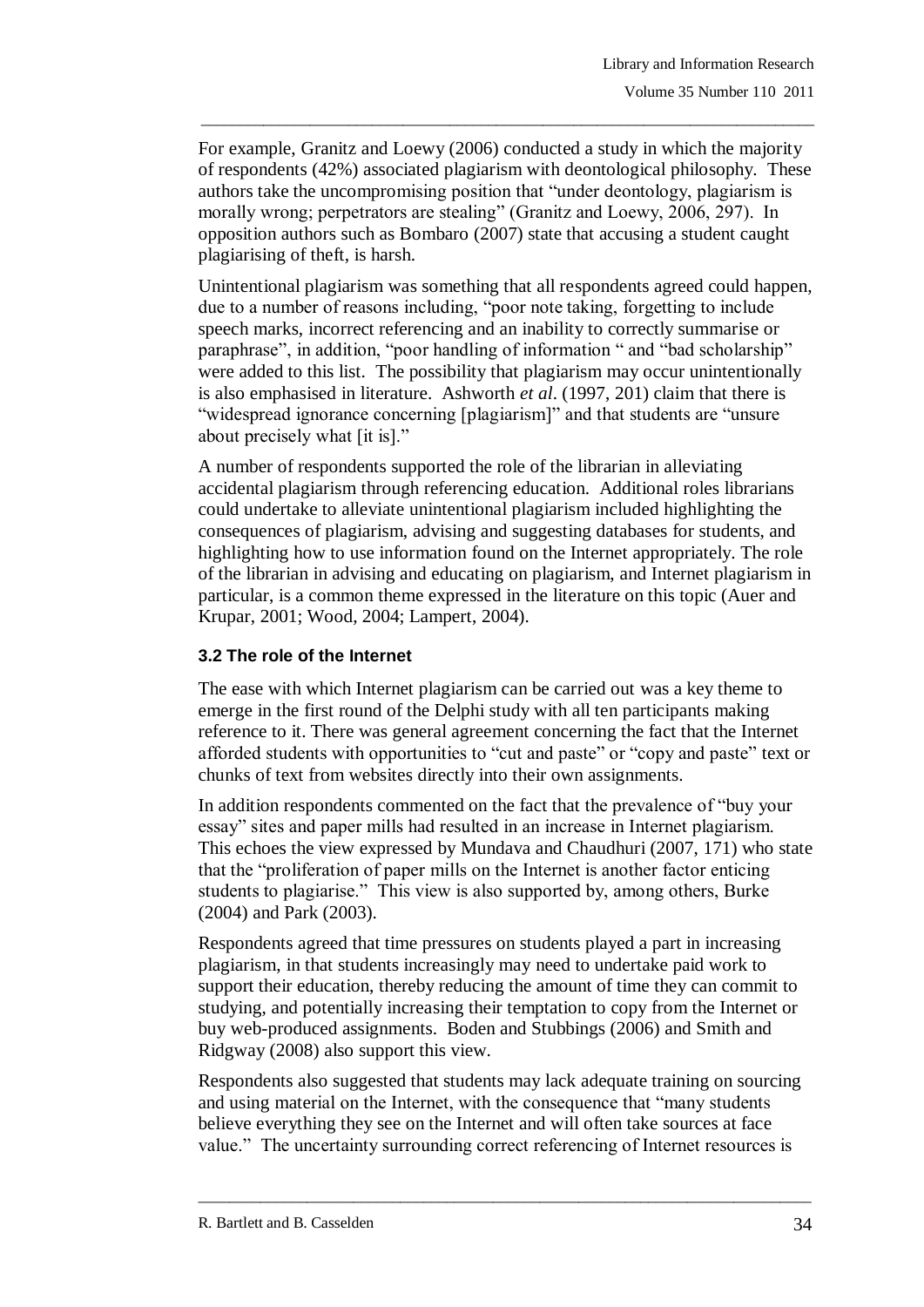acknowledged by Pears and Shields (2005) while Wiebe (2006) and Wood (2004) concede that difficulties exist for students who regard the Internet as a free for all, and have trouble understanding referencing procedures and requirements for its resources.

\_\_\_\_\_\_\_\_\_\_\_\_\_\_\_\_\_\_\_\_\_\_\_\_\_\_\_\_\_\_\_\_\_\_\_\_\_\_\_\_\_\_\_\_\_\_\_\_\_\_\_\_\_\_\_\_\_\_\_\_\_\_\_\_\_\_\_\_\_\_\_\_\_\_\_\_\_\_\_

Opinion was divided amongst respondents concerning whether websites should contain information warning against the dangers of direct copying. Roughly half the respondents thought such guidance would not work in the real world, and students would simply ignore the warnings.

The majority of respondents felt that students were more likely to copy from the Internet than printed resources. They mentioned the ease of copying and pasting from the Internet compared to having to physically write or retype information from printed sources as the key factor in encouraging Internet plagiarism. Support for this argument is presented by Auer and Krupar (2001, 418) who declare "cutting and pasting from computer-based information using networked computers is easier than retyping material from a book."

## **3.3 The role of the librarian and educators**

There was also broad agreement from respondents after round one that librarian involvement in plagiarism instruction is a "natural extension of [their] traditional role as gatekeepers of information" (Maxymuk 2006, 45). However there was caution as to the boundaries of such instruction, and opinion was divided as to whether such a role should be merely instructional or more involved. Roughly half of the respondents felt the role of educating students on using and referencing resources correctly, should not extend to policing and punishing plagiarists, thereby acting as "vehicles for the message".

Participants however were united in the view that students should take ultimate responsibility for ensuring their work avoided plagiarism, and that this responsibility followed the provision of plagiarism instruction/guidance from the academic institution. All respondents advocated a role for teaching staff in informing/advising/educating students on plagiarism, and its avoidance, alongside the teaching of correct referencing and citation procedures. The latter of which librarians had an important role to play.

Some respondents also placed emphasis on the role of teaching staff suggesting that plagiarism could, to a large extent, be "designed out" by teaching staff through their choice of assignment. Culwin and Lancaster (2001) encourage academics to change assignment criteria annually and to set unique and specific assignments requiring the personal reflections of students. This tactic is also supported by Szabo and Underwood (2004), Gourlay and Greig (2007); Granitz and Loewy (2006); Smith (2003) and Gajadhar (1998) while Maxymuk (2006) suggests including marked oral presentations in modules.

Participants were asked to consider what skills librarians have which could be used to ameliorate the problem of Internet plagiarism. The skills most readily identified were those of referencing and citation of sources.

All respondents agreed that a librarian"s knowledge of referencing and citation procedures could be shared with students to help them avoid committing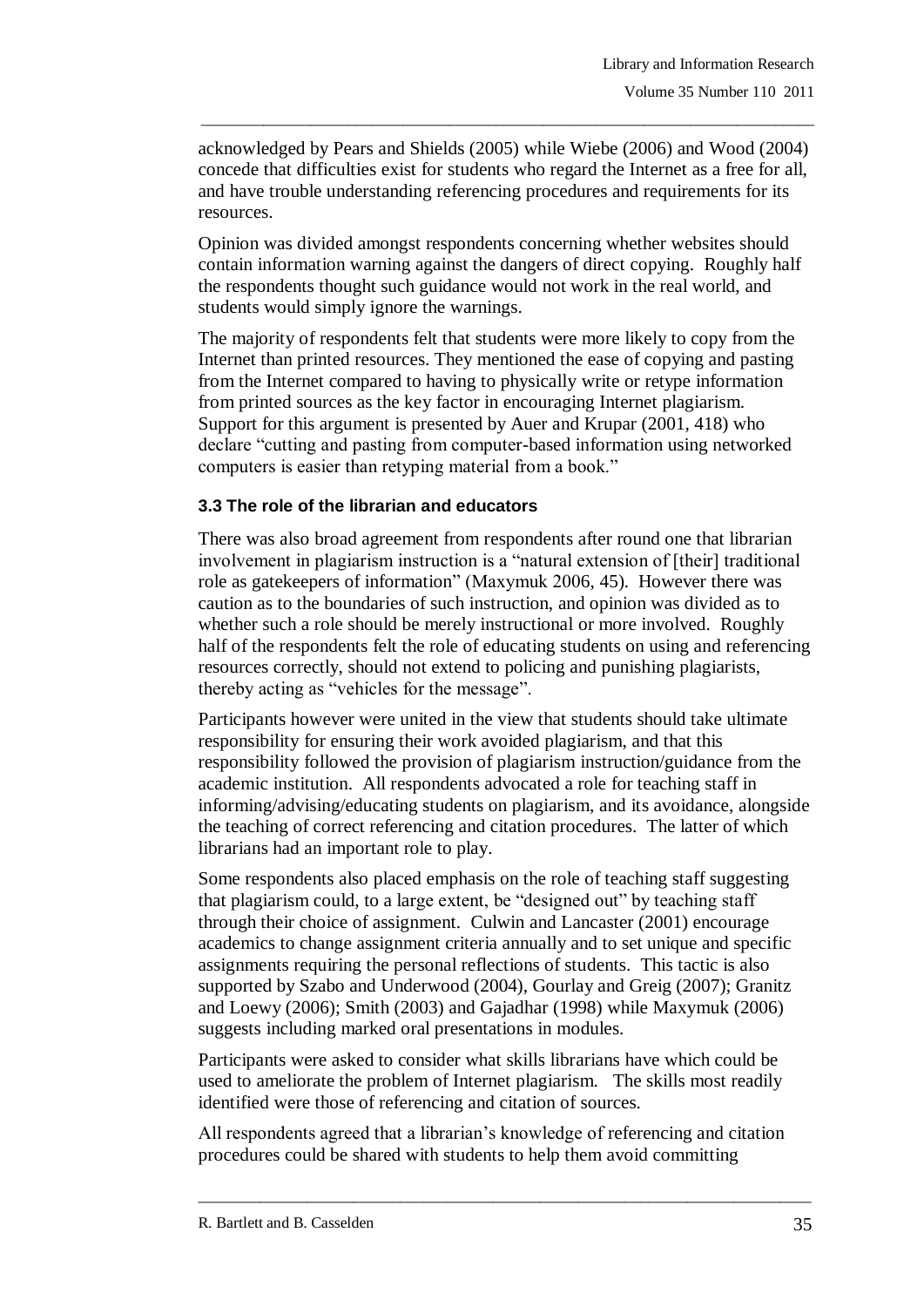plagiarism. This view is supported by Bombaro (2007,298) who declares that librarians are "experts in the areas of research and citing". In addition expert searching skills were seen as a key asset that librarians could use to enhance students' understanding of the Internet and their ability to source material effectively.

\_\_\_\_\_\_\_\_\_\_\_\_\_\_\_\_\_\_\_\_\_\_\_\_\_\_\_\_\_\_\_\_\_\_\_\_\_\_\_\_\_\_\_\_\_\_\_\_\_\_\_\_\_\_\_\_\_\_\_\_\_\_\_\_\_\_\_\_\_\_\_\_\_\_\_\_\_\_\_

A suggestion to provide a list of high quality websites tailored to specific course needs, proposed by a respondent in round one, was opposed by other respondents on the grounds that it would not benefit the students, and would "stifle creative thought", discourage "independent thinkers" and dampen research skills and critical analysis of sources, in addition to creating extra work for librarians.

Several respondents identified librarian involvement in teaching about plagiarism and referencing, with one respondent detailing how they had been approached by a faculty to include plagiarism and the Internet in user sessions with students. There appears to be an increasing demand for academics to have Internet plagiarism guidance included in librarian-taught sessions. Respondents had also been involved in the production of booklets on "correct referencing and plagiarism avoidance" and offered online courses, presentations and workshops on these topics. This mirrors what published literature has detailed regarding how librarian-led plagiarism education can be delivered. These include disseminating information through "websites, tutorials and instructional material" (Wood, 2004, 240), workshops and seminars (Sharkey and Culp, 2005), web and paper based guidelines (Dames, 2007; Lampert (2008), online tutorials (Maxymuk, 2006) and classroom based teaching (Bombaro, 2007).

## **3.4 The future**

Many respondents felt the involvement of librarians in plagiarism instruction would increase in the future. The proposition that librarians should be trained on plagiarism education received a mixed reaction from respondents. Although some felt continuing professional development (CPD) could only be a good thing, others were confident that their knowledge on the topic did not need further training.

As mentioned earlier, there was initially mixed views on the role of the librarian in combating plagiarism, especially regarding policing and punishment. There was a clearer consensus when considering the role of a librarian versus an academic. Here a clear distinction in what they saw as the appropriate role for librarians in this respect emerged. The majority of respondents considered that the role of the librarian should be limited to plagiarism education rather than detection. Some respondents expanded on this argument explaining that teachers were more familiar with the subject area and content of texts, and detection often involved "subject-specific knowledge" more suitable for teaching staff, whereas a librarian"s role should be "limited to supporting the educational process on plagiarism." These sentiments reflect those expressed by among others Burke (2004) who writes in respect of the role of the librarian and plagiarism that "detection is not the main objective in a campaign against plagiarism" and Wood (2004, 240) who concludes that "it is more effective to prevent plagiarism than to spend time detecting it after it happens."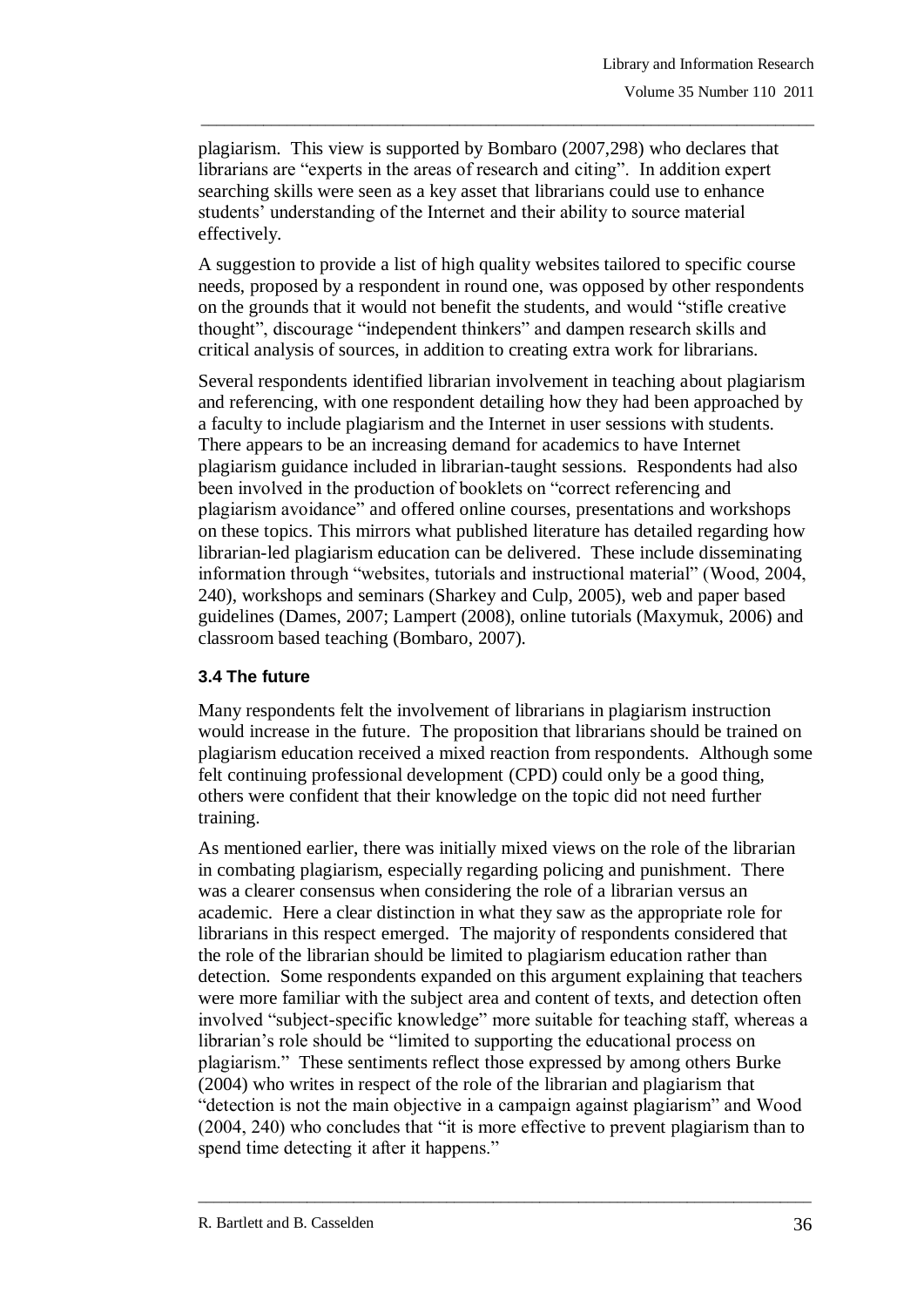An interesting finding from this study is that respondents welcomed this role as it enabled them to remain neutral in the eyes of the student. The importance of librarians remaining impartial is recognised by Buranen (2009, 30-31) who believes that they should be regarded by students as "not there to turn them in but to help them make sense of it all."

\_\_\_\_\_\_\_\_\_\_\_\_\_\_\_\_\_\_\_\_\_\_\_\_\_\_\_\_\_\_\_\_\_\_\_\_\_\_\_\_\_\_\_\_\_\_\_\_\_\_\_\_\_\_\_\_\_\_\_\_\_\_\_\_\_\_\_\_\_\_\_\_\_\_\_\_\_\_\_

On the other hand, a few respondents argued that involvement in plagiarism detection may perhaps help to demonstrate the "value of information professionals within the institution".

All respondents agreed that in order to combat the problem of Internet plagiarism active cooperation between librarians and academic staff within academic institutions is vital. Similarly, this is identified in literature as a key alliance (Lampert, 2004; Mundava and Chaudhuri, 2007; Wiebe, 2006). A number of examples of this working relationship already in practice were identified by respondents, including joint teaching sessions and teaching materials, and helping academic staff to track down suspected Internet plagiarism

### **3.5 Use of technology**

The use of technology such as Turnitin to tackle Internet plagiarism received a mixed response from respondents. A perceived benefit of such technology was that students could check and take responsibility for their own work through formative use of Turnitin however this view was countered by respondents who suggested that plagiarism had been a problem long before the introduction of the Internet. Failure of the technology could result in problems, and the additional time taken to check work using Turnitin was a negative association. The inability of such software to tackle the root cause and problems associated with plagiarism were also identified, and the more fundamental issue of trust, or lack of it, from compulsory use of such software – and the message this gives to students. Wiebe (2006) cautions that the introduction of Turnitin into an academic institution can result in a lack of trust between students and teachers. Among respondents, opinion was divided as to whether this was likely.

Half the respondents however, agreed that technology had some role to play in plagiarism detection but that it should be used alongside other more traditional methods such as education, as a blended approach.

## **4 Conclusion**

The analysis of responses secured through the two rounds of the Delphi study have presented the views and experiences of current academic librarians towards Internet plagiarism and their significance in respect of published literature has been considered. Use of this Delphi approach enabled honest and open consideration of what can be a contentious subject for some. The fact that plagiarism is not strictly a "black and white" topic meant that respondents were able to refine their thinking during the rounds, and consider fully the issues raised. The concluding part of this article will consider the key findings of this study and what it means for librarians, and future research that should be considered.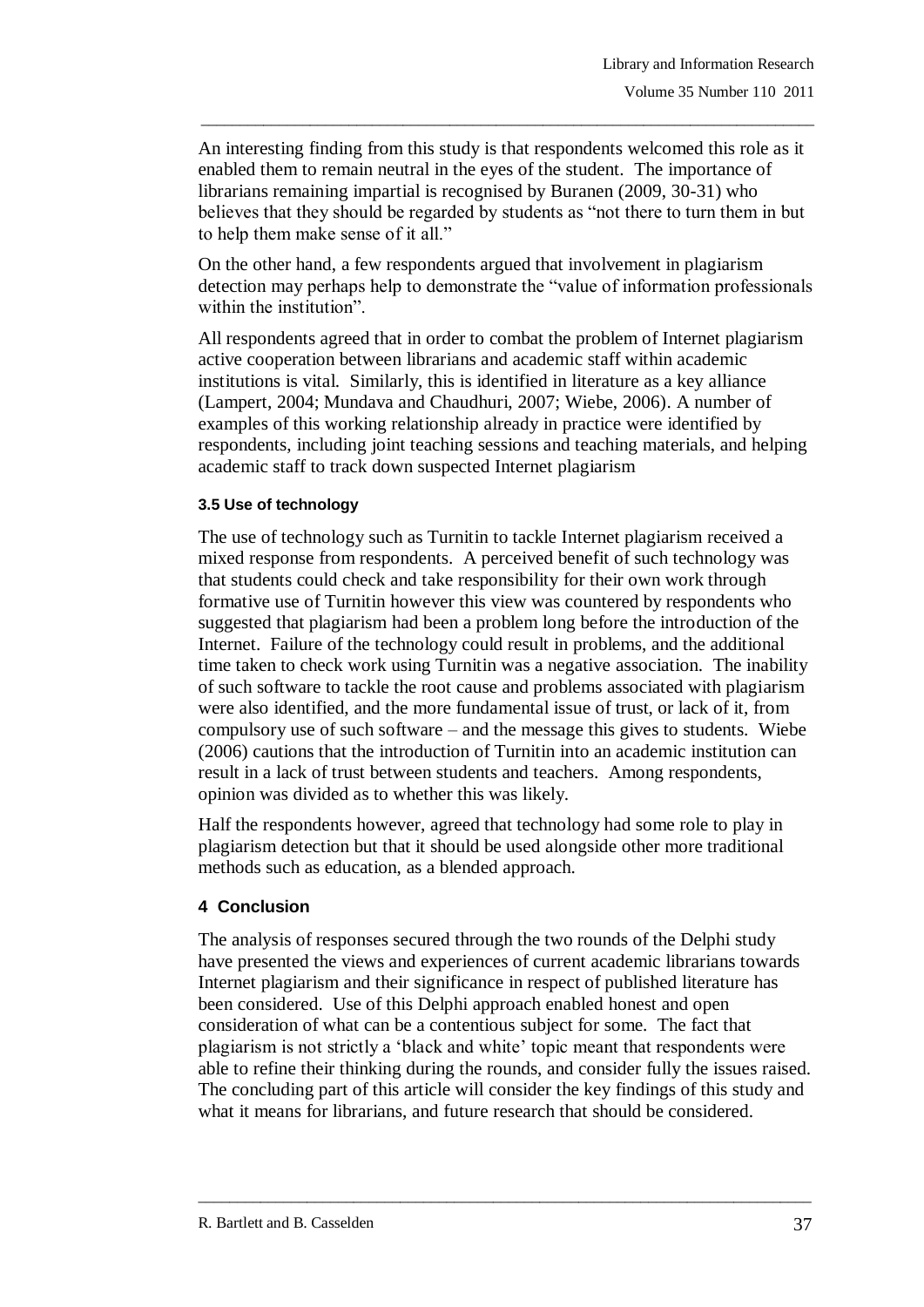**Definition of plagiarism** - The responses concerning how one defines plagiarism demonstrated that plagiarism is a multifaceted term and not easily definable. However, agreement was reached that, at its most basic level, plagiarism could be defined as taking the work of others and presenting it as one"s own work. The term "stealing" was for some respondents too strong a term. However consensus was nevertheless secured on the potential for students to commit unintentional plagiarism with all participants recognising the potential for this, and suggesting ways in which it may occur.

\_\_\_\_\_\_\_\_\_\_\_\_\_\_\_\_\_\_\_\_\_\_\_\_\_\_\_\_\_\_\_\_\_\_\_\_\_\_\_\_\_\_\_\_\_\_\_\_\_\_\_\_\_\_\_\_\_\_\_\_\_\_\_\_\_\_\_\_\_\_\_\_\_\_\_\_\_\_\_

- **Role of the Internet** Respondents were unanimous in their opinion that the Internet has made it easier to plagiarise. Cut and paste plagiarism was a key theme for respondents.
- **Roles and responsibilities of academic librarians** Opinion was divided concerning the roles and responsibilities of academic librarians in addressing and combating Internet plagiarism. It was viewed as a natural extension of a librarian's role, but there was disagreement on the extent of the role and whether this involvement should be limited to education rather than detection, and should include a policing and punishing aspect.
- **Skills of the librarian** A number of relevant skills were identified that have been utilised by librarians to combat student levels of Internet plagiarism. The most frequently cited were the librarian"s knowledge of correct referencing and citation procedures and their ability to find and use online information. This guidance was provided through a number of methods including taught sessions, workshops and online tutorials.
- **Active collaboration between librarians and educators** The potential for active collaboration between librarians and academics to jointly address Internet plagiarism was seen as vital by all respondents. There was clear agreement on the distinction between their roles: librarians were viewed as plagiarism educators rather than detectors, in order to keep an air of neutrality. It was also suggested that Internet plagiarism education for students should begin at college "when students are first experiencing independent writing in producing coursework" therefore plagiarism education would become more of a role for college librarians. This is an interesting suggestion, particularly when viewed alongside the evidence from Williams (2010) who writes that schools and colleges are deploying plagiarism detection software "amid warnings that children as young as eleven need to be taught not to copy and paste from the Internet."
- **Role of technology** The role of technology proved to be the most divisive in this Delphi study. An agreement could not be reached as to whether digital technology, particularly Turnitin, presented the most effective method to deter plagiarism or whether the introduction of technology could foster a lack of trust between students and academic institutions. However, respondents were in agreement that plagiarism software did not tackle the root of the problem of plagiarism, and that a blended approach was the key to tackling this phenomenon.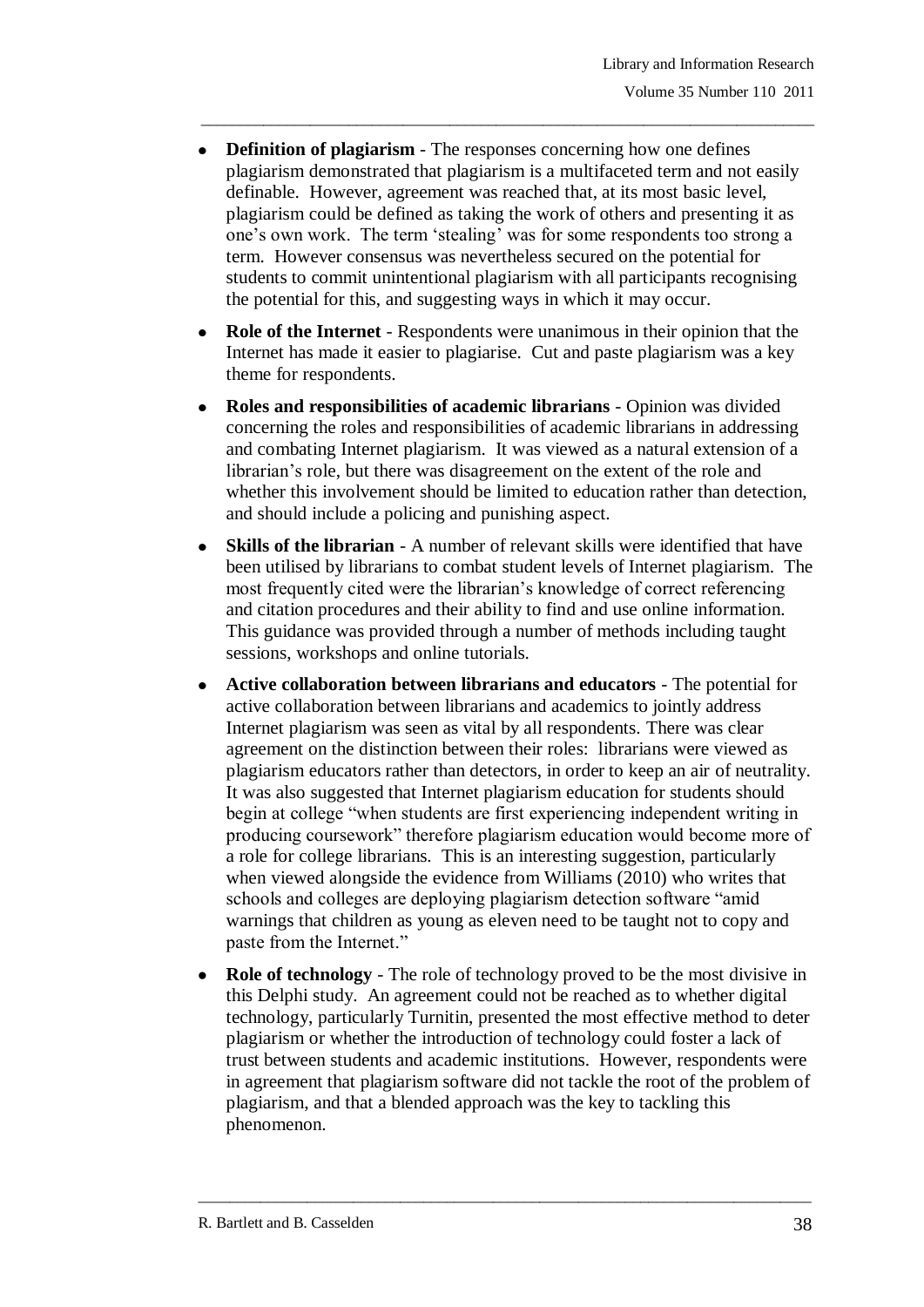Future research opportunities as a result of this study include examining the student perspective of plagiarism. Students are not a homogenous entity, however their views on what they perceive to be plagiarism, and how they search for information would help clarify the gap between professional and user perceptions and reality. Examining the views of those in the school/college sector would help to establish if this phenomenon is something that persists throughout the whole education system, and is not just an issue affecting those in higher education. It would also be helpful to conduct further research to determine whether the results of this study are out of tune with wider opinion or simply reflect the widely held differences of opinion towards this issue.

\_\_\_\_\_\_\_\_\_\_\_\_\_\_\_\_\_\_\_\_\_\_\_\_\_\_\_\_\_\_\_\_\_\_\_\_\_\_\_\_\_\_\_\_\_\_\_\_\_\_\_\_\_\_\_\_\_\_\_\_\_\_\_\_\_\_\_\_\_\_\_\_\_\_\_\_\_\_\_

In conclusion, this study demonstrates that essentially a blended approach is necessary to tackle this problem, whereby policing and prevention are in force, offered by collaborative working with librarians and academics; in addition to ensuring that our students are achieving full information literacy well before they reach the hallowed gates of the University.

### **References**

Adler, M. And Ziglio, E. (1996) *Gazing into the oracle: The Delphi method and its application to social policy and public health.* London: Jessica Kingsley Publishers.

Ashworth, P., Bannister., P and Thorne, P. (1997) Guilty in whose eyes? University students" perceptions of cheating and plagiarism in academic work and assessment. *Studies in Higher Education*. **22**(2), 187-203.

Auer, N and Krupar, E. (2001) Mouse Click Plagiarism: The role of technology in plagiarism and the librarian"s role in combating it. *Library Trends,* **49**(3), 415- 432.

Baruchson-Arbib, S and Yaari, E. (2004) printed versus internet plagiarism: a study of students" perception. *International Journal of Information Ethics*, **1**, 1-7. URL: [http://container.zkm.de/ijie/ijie/no001/ijie\\_001\\_05\\_baruchson.pdf](http://container.zkm.de/ijie/ijie/no001/ijie_001_05_baruchson.pdf) [accessed: 08.8.10].

Boden, D and Stubbings, R. (2006) Re-writing the script: supporting academic integrity the library way!  $2^{nd}$  *Plagiarism Conference*, Newcastle 19 June – 21 June. Plagiarism advice.org. URL:

[http://www.plagiarismadvice.org/conference/previous-plagiarism](http://www.plagiarismadvice.org/conference/previous-plagiarism-conferences/2nd-plagiarism-conference-2006)[conferences/2nd-plagiarism-conference-2006](http://www.plagiarismadvice.org/conference/previous-plagiarism-conferences/2nd-plagiarism-conference-2006) [accessed: 8.8.10].

Bombaro, C. (2007) Using audiences response technology to teach academic integrity "The seven deadly sins of plagiarism" at Dickinson College. *Reference Services Review*. **35**(2), 296-309.

Brown, B. (1968) *Delphi process: a methodology used for the elicitation of opinions of experts.* URL: <http://www.rand.org/pubs/papers/2006/P3925.pdf> [accessed: 17.8.10].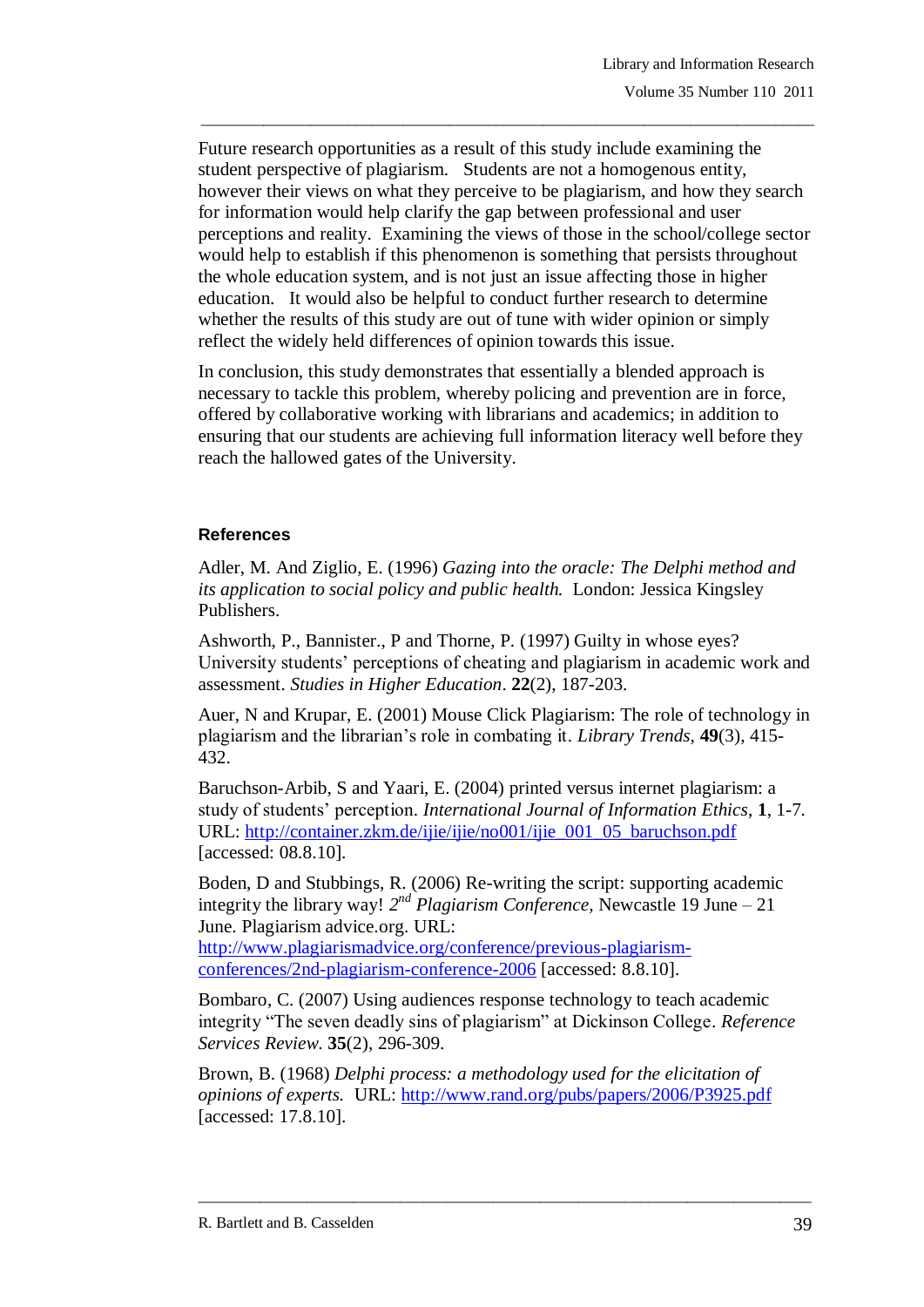Buranen, L. (2009) A safe place: the role of librarians and writing centers in addressing citation practices and plagiarism. *Knowledge Quest*, **37**(3), 24-33. American Association of School Librarians.

\_\_\_\_\_\_\_\_\_\_\_\_\_\_\_\_\_\_\_\_\_\_\_\_\_\_\_\_\_\_\_\_\_\_\_\_\_\_\_\_\_\_\_\_\_\_\_\_\_\_\_\_\_\_\_\_\_\_\_\_\_\_\_\_\_\_\_\_\_\_\_\_\_\_\_\_\_\_\_

Burke, M. (2004) Deterring plagiarism: a new role for librarians. *Library Philosophy and Practice*, **6**(2), 1-9. URL: <http://www.webpages.uidaho.edu/~mbolin/burke.htm> [accessed: 08.8.11].

Cape, B. (2004) Gathering opinion and initiating debate: the success of the Delphi Method in purely qualitative research. *Library and Information Research* **28**(89), 35-44.

Charmaz, K. (2006) *Constructing grounded theory: a practical guide through qualitative analysis*. London: SAGE Publications Ltd.

Culwin, F. and Lancaster, T. (2001) Plagiarism issues for higher education. *VINE,*  **31**(2), 36-41.

Dames, K. (2007) Understanding plagiarism and how it differs from copyright infringement. *Computers in Libraries*, **27**(6), 24-27.

Davies, M. (2007) *Doing a successful research project using qualitative or quantitative methods.* Hampshire: Palgrave MacMillan.

Feret, B. And Marcinek, M. (2005) The future of the academic library and the academic librarian; a Delphi study reloaded. *New Review of Information networking,* **11**(1), 37-63.

Gajadhar, J. (1998) Issues in plagiarism for the new millennium: an assessment odyssey. *UltiBASE*. URL:<http://ultibase.rmit.edu.au/Articles/dec98/gajad1.htm> [accessed: 08.8.11].

Geist, M. (2010) Using the Delphi method to engage stakeholders: A comparison of two studies. *Evaluation and Programme Planning*, **33**(2), 147-154.

Goldschmidt, P. G. (1975) Scientific inquiry or political critique? Remarks on Delphi assessment, expert opinion, forecasting, and group process by H. Sackman. *Technological Forecasting and Social Change*, **7**, 195-213.

Gorman, G. (2008) The plague of plagiarism in an online world, *Online Information Review*, **32**(3), 297-301.

Gourlay, L and Greig, J. (2007) *Avoiding plagiarism, developing identities: responsibility, academic literacies and the curriculum*. URL: [http://www.plagiarismadvice.org/documents/gourlaygreig\\_casestudy.pdf](http://www.plagiarismadvice.org/documents/gourlaygreig_casestudy.pdf) [accessed: 07.8.10].

Granitz, N and Loewy, D. (2006) Applying Ethical Theories: Interpreting and Responding to Student Plagiarism. *Journal of Business Ethics,* **72**(3), 293-306.

Howze, P and Dalrymple, C. (2004) Consensus without all the meetings: using the Delphi method to determine course content for library instruction. *Reference Services Review,* **32**(2), 174-184.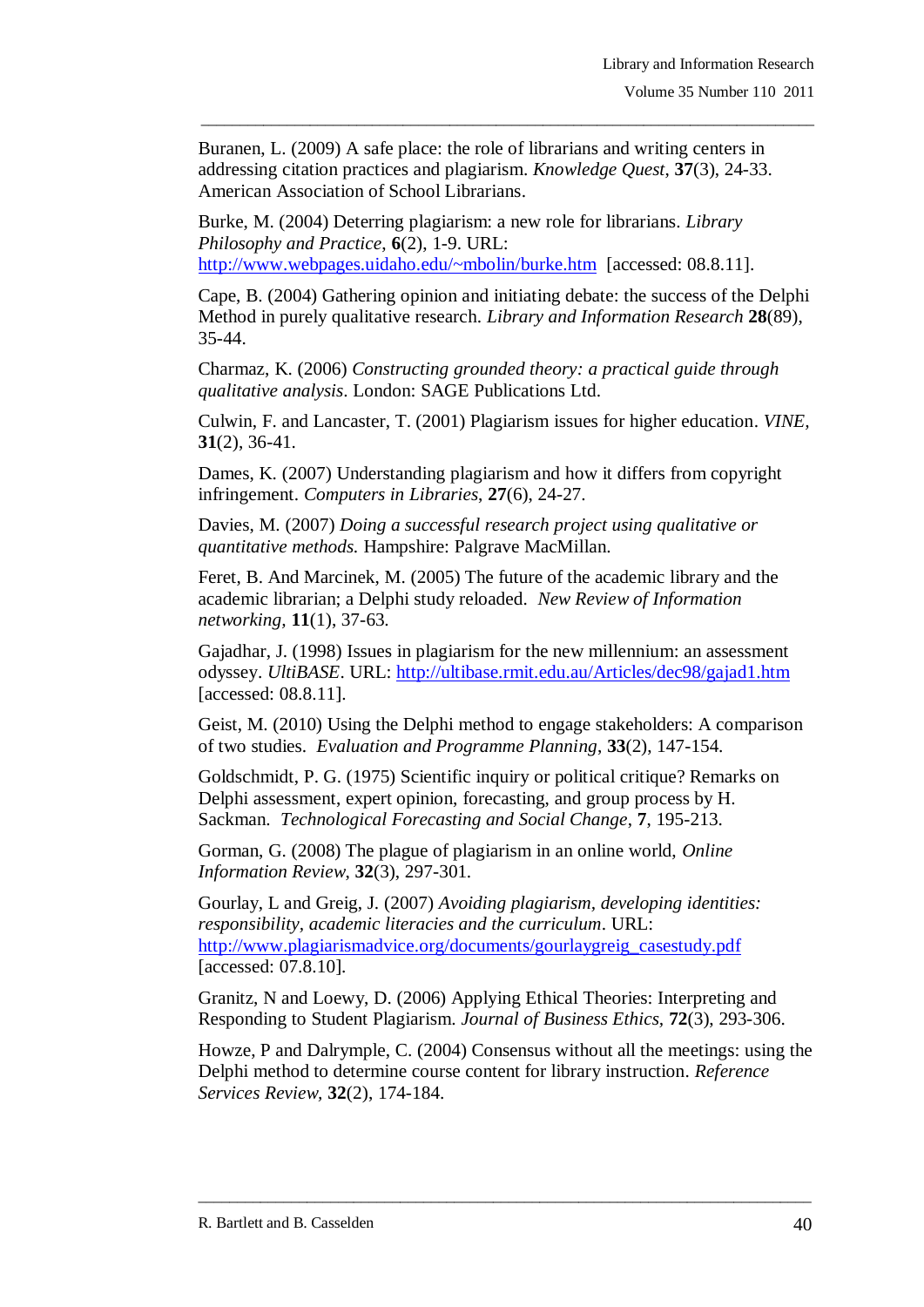Hsu, C and Sandford, B. (2007) The Delphi technique: making sense of consensus. *Practical Assessment, Research and Evaluation*, **12**(10), 1-8. URL: <http://pareonline.net/pdf/v12n10.pdf> [accessed: 08.8.11].

\_\_\_\_\_\_\_\_\_\_\_\_\_\_\_\_\_\_\_\_\_\_\_\_\_\_\_\_\_\_\_\_\_\_\_\_\_\_\_\_\_\_\_\_\_\_\_\_\_\_\_\_\_\_\_\_\_\_\_\_\_\_\_\_\_\_\_\_\_\_\_\_\_\_\_\_\_\_\_

Kochtanek, K. and Hein, K. (1999) Delphi study of digital libraries. *Information Processing and Management*, **35**(3), 245-254.

Lampert, L. (2008) *Combating student plagiarism: an academic librarians guide.* Oxford: Chandos Publishing Ltd.

Linstone, H. (2002) Eight basic pitfalls: a checklist. *In:* Linstone, H.A.and Turoff, M. (eds.) *The Delphi Method: Techniques and Applications.* Reading, MA: Addison-Wesley. 559-571. URL:<http://is.njit.edu/pubs/delphibook/ch8.pdf> [accessed: 08.8.11].

Marsh, B. (2007) *Plagiarism: alchemy and remedy in Higher Education*. New York: State University of New York Press.

Maxymuk, J. (2006) The persistent plague of plagiarism. *The Bottom Line: Managing Library Finances* **19**(1), 44-47.

Mullen, P. (2003) Delphi: myths and reality. *Journal of Health Organization and Management,* **17**(1), 37-52.

Mundava, M and Chaudhuri, J. (2007) Understanding plagiarism. *College and Research Library News*, **68**(3), 170-173. URL: <http://crln.acrl.org/content/68/3/170.full.pdf+html> [accessed: 08.8.11].

Oppenheim, A. (1992) *Questionnaire design, interviewing and attitude measurement.* London: Pinter Publications.

Park, C. (2003) In other (people's) words: plagiarism by university students – literature and lessons. *Assessment and Evaluation in Higher Education*, **28**(5), 471-488.

Pears, R and Shields, G. (2005) *Cite them right: the essential guide to referencing and plagiarism.* Newcastle upon Tyne: Pear Tree Books.

Pickard, A. (2007) *Research methods in information*. London: Facet Publishing.

Rieger, W. (1986) Directions in Delphi developments: dissertations and their quality. *Technological Forecasting and Social Change* **29**(2), 195-204.

Rowe, G and Wright, G. (1999) The Delphi technique as a forecasting tool: issues and analysis. *International Journal of Forecasting*, **15**(4), 353-375.

Sackman, H, (1975) *Delphi critique: expert opinion, forecasting and group process.* Lexington: DC Heath.

Scanlon, P and Neumann, D. (2002) Internet plagiarism among college students. *Journal of College Student Development*, **43**(3), 374-485.

Selwyn, N. (2008) Not necessarily a bad thing...a study of online plagiarism amongst undergraduate students. *Assessment and Evaluation in Higher Education*, **33**(5), 465-479.

\_\_\_\_\_\_\_\_\_\_\_\_\_\_\_\_\_\_\_\_\_\_\_\_\_\_\_\_\_\_\_\_\_\_\_\_\_\_\_\_\_\_\_\_\_\_\_\_\_\_\_\_\_\_\_\_\_\_\_\_\_\_\_\_\_\_\_\_\_\_\_\_\_\_\_\_\_\_\_

Sharkey, J and Culp, F. (2005) Cyberplagiarism and the Library: Issues and Solutions, *Reference Librarian,* 44(91),103-115.